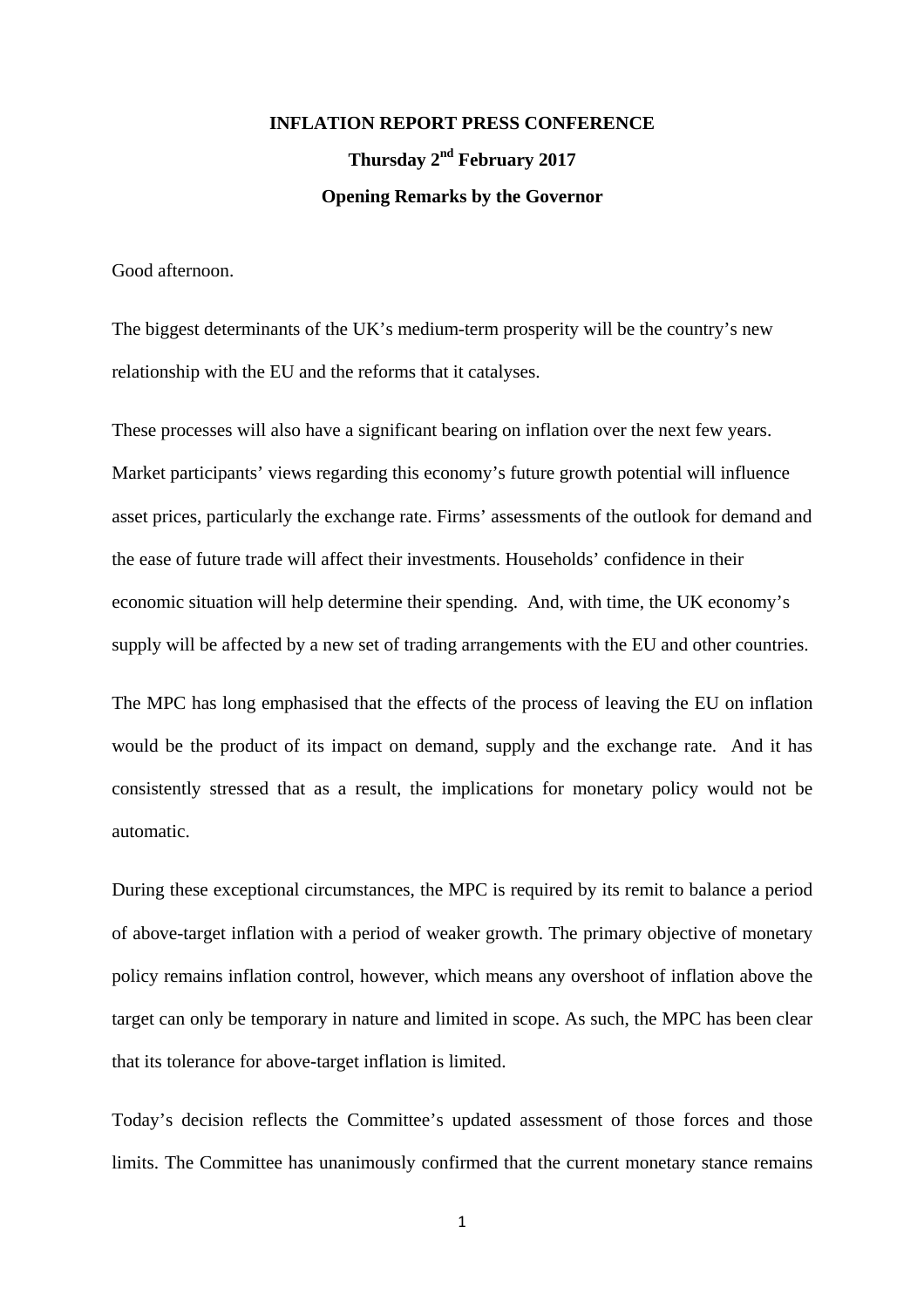appropriate. But it has also made important revisions to its forecast and highlighted some of the key judgements underlying it.

#### **1. Demand developments and outlook**

Growth has remained resilient since the referendum, with the UK posting the fastest rate in the G7 last year.

The MPC expects growth to be stronger over the forecast period than in November, with the economy now projected to expand by 2.0% in 2017 and around 1¾% thereafter. This upgrade will leave the level of UK output around 1% higher over the next three years than expected in November.

This stronger outlook is the product of four factors, in descending order of importance.

First, the Chancellor's Autumn Statement eased fiscal policy over the coming years. This explains about half of our forecast upgrade.

Second, the outlook for the global economy is firmer, reflecting an easing of fiscal policy in other major economies together with improvements in financial conditions and business confidence, particularly in the United States. This explains more than a quarter of the upgrade.

Third, financial conditions in the UK remain supportive, underpinned by low risk-free rates, the 18% fall in sterling since its November 2015 peak, and lower credit spreads. Moreover, domestic credit conditions are accommodative, reinforced by strong competition in consumer credit markets and historically low mortgage rates. In part this reflects Bank of England policy actions, which have also helped lower the impact of uncertainty on activity.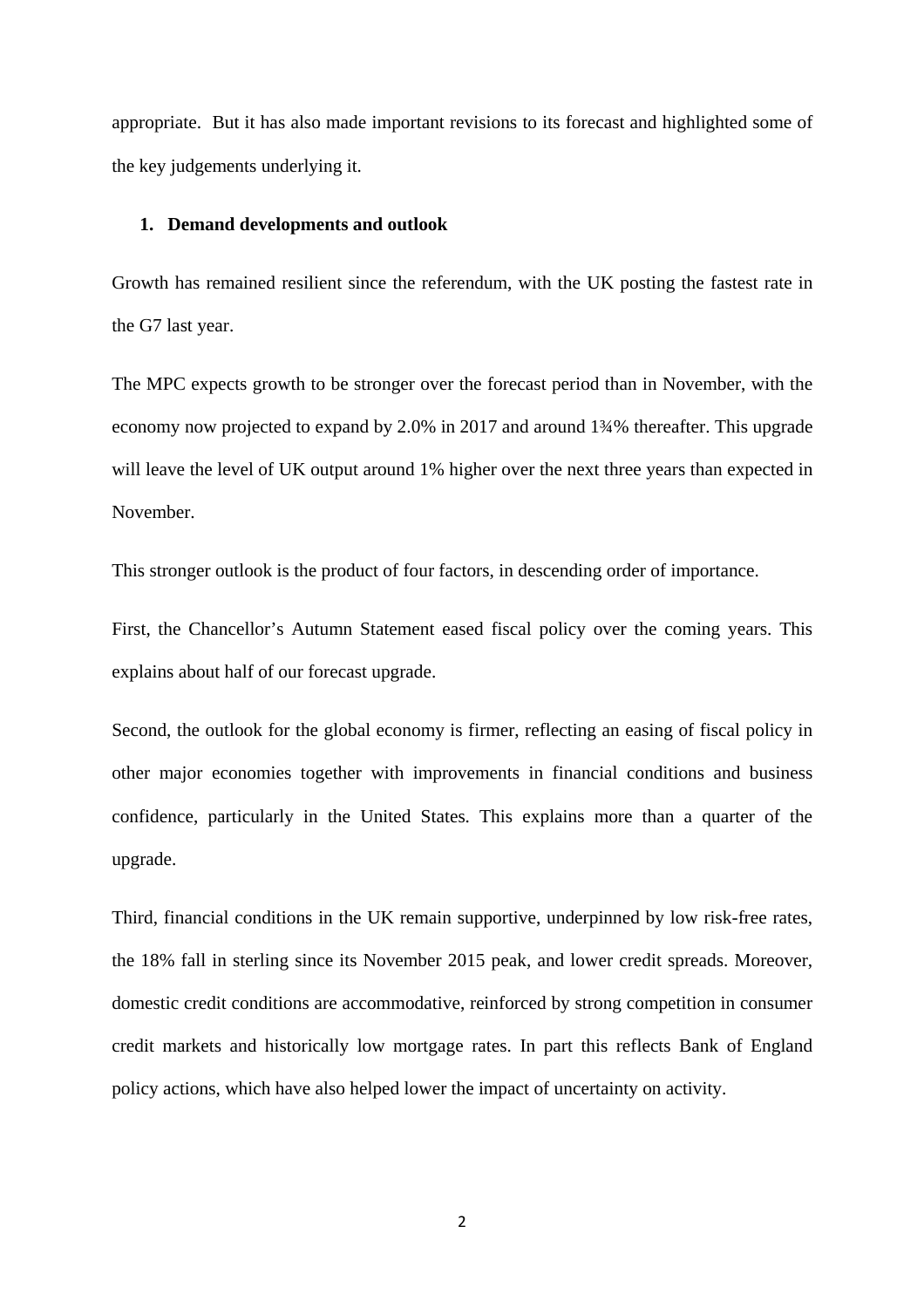Fourth, as was the case in November, there are few signs that households are cutting back spending ahead of the coming squeeze in their real incomes. With the savings rate falling towards pre-crisis lows and household debt picking up, how households adjust their spending and their expectations of future income will be important determinants of the outlook.

This stronger projection doesn't mean the referendum is without consequence.

Uncertainty over future arrangements is weighing on business investment, which has been flat since the end of 2015. Business investment is expected to be around a quarter lower in three years' time than projected prior to the referendum, with material consequences for productivity, wages and incomes.

More broadly, the level of GDP is still expected to be  $1\frac{1}{2}\%$  lower in two years' time than projected in May, despite the substantial easing of monetary, macroprudential and fiscal policies.

Financial markets are already pricing in a material adjustment to the UK's economic prospects, as evidenced by the sharp fall in the value of sterling. Markets are valuing today what they expect to be necessary tomorrow: an adjustment to real incomes as the UK moves towards its new trading arrangements. The MPC expects the tension between current consumer strength and relative financial market pessimism to begin to be resolved over the course of this year.

### **2. Inflation outlook**

Having risen markedly from around zero in 2015, the MPC still expects CPI inflation to be back to around 2% in the data for February. This largely reflects external factors – in particular, past falls in energy, food and other imported goods prices dropping out of the annual comparison.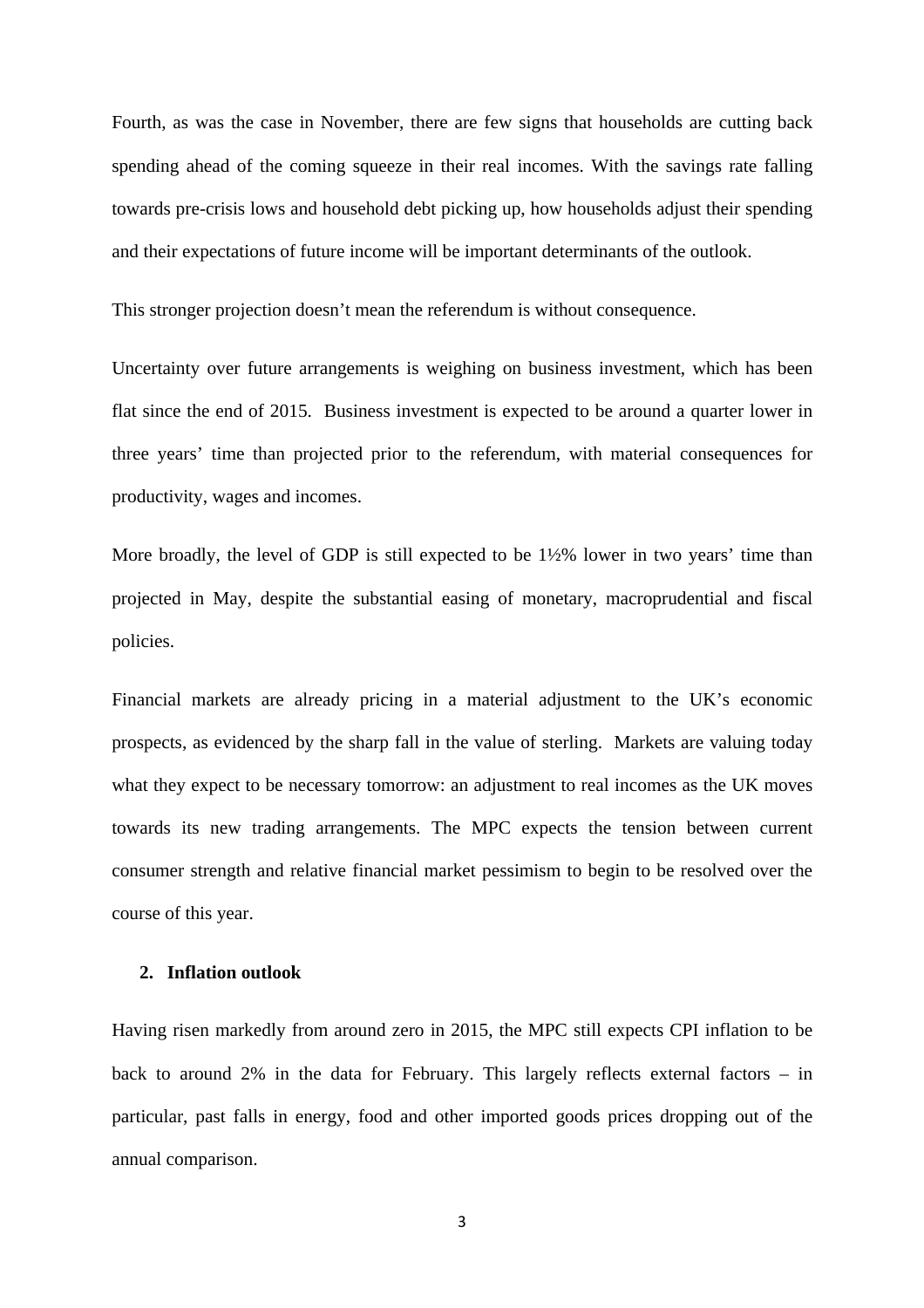Beyond that, inflation is expected to increase further, peaking around 2.8% at the start of 2018, before falling gradually back to 2.4% in three years' time. This overshoot is entirely because of sterling's fall, which itself is the product of the market's view of the consequences of Brexit.

Consistent with this, longer-term measures of inflation expectations have risen over the past year from very low levels to stabilise around historical average levels, and remain well anchored.

## **3. Supply outlook**

The outlook for inflation depends importantly on the path for supply, which is why the MPC undertakes regular, detailed assessments of these prospects. It has incorporated the latest results in today's projections.

Following a long period of consistently overestimating wage growth, the MPC has updated its view of the natural rate of unemployment. Specifically, the MPC now judges that the rate of unemployment the economy can achieve while being consistent with sustainable rates of wage growth to be around 4½%, down from around 5% previously.

As a result, the stronger outlook for demand is in large part matched by an increase in the economy's estimated supply capacity, and the net impact of these two factors on the inflation projection is broadly neutral.

As a consequence, when taken together with the 3% appreciation of sterling since our last forecast and the gently rising path for interest rates implied by market yields, the projections for inflation – and the trade-off that the Committee faces – are little changed relative to November.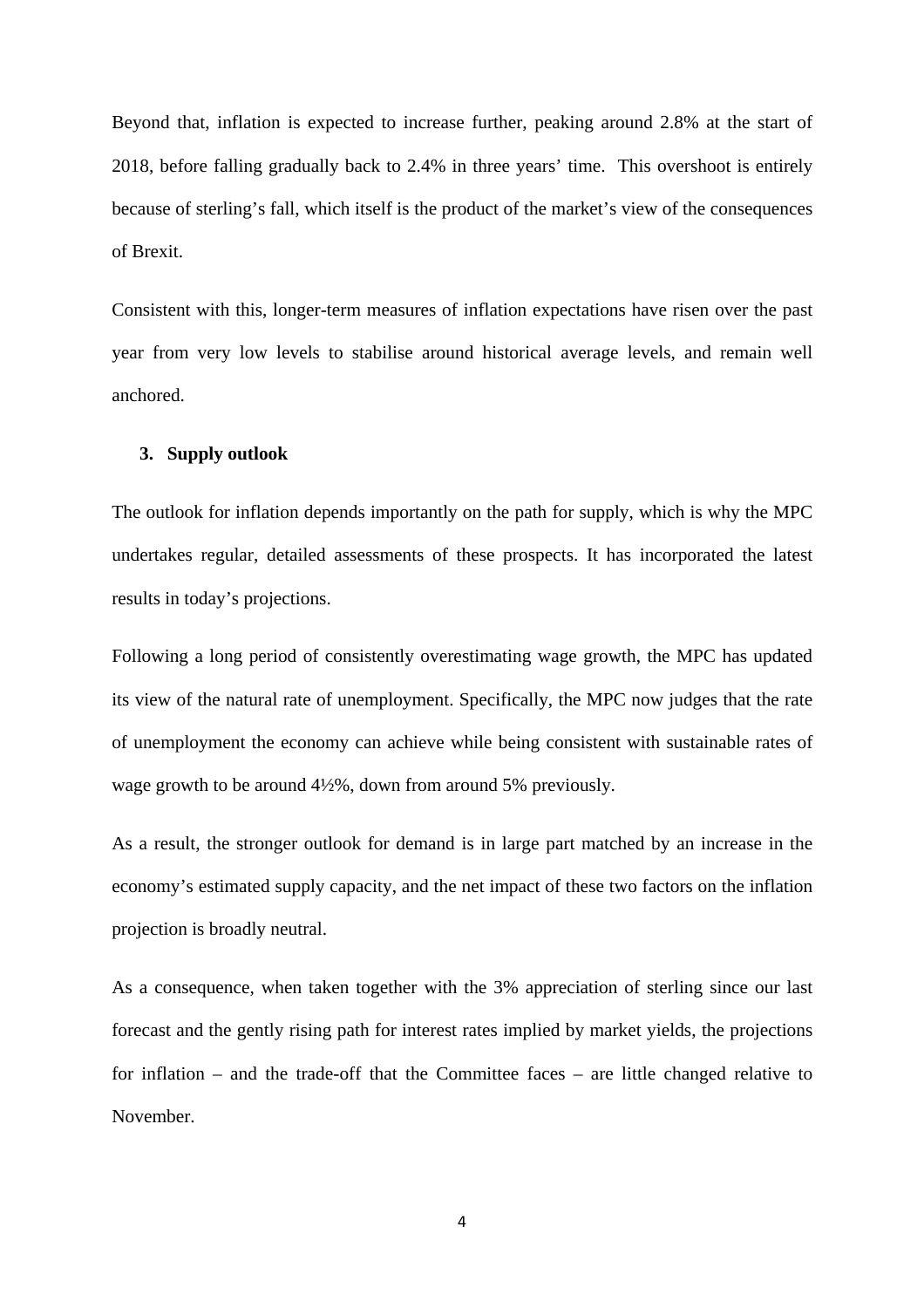#### **4. Policy decision**

Monetary policy cannot prevent either any structural adjustments that are necessary as the UK moves to new trading arrangements or any consequences of those adjustments for real incomes. In the shorter run specifically, attempting to offset fully the effect of weaker sterling on inflation would be achievable only at the cost of higher unemployment and even weaker income growth.

In such exceptional circumstances, the MPC's remit specifies that it must balance the speed with which it intends to return inflation to the target with the support that monetary policy provides to jobs and activity. At its February meeting, the MPC unanimously judged that it remained appropriate to seek to return inflation to the target over a somewhat longer period than usual, and that the current stance of monetary policy remained appropriate to balance the demands of the Committee's remit.

As the Committee has previously noted, however, there are limits to the extent that abovetarget inflation can be tolerated. The projections described in the February *Inflation Report*, and the continuing suitability of the current policy stance, depend crucially on three judgements:

- that the lower level of sterling continues to boost consumer prices broadly as expected, and without adverse consequences for inflation expectations further ahead;
- that regular pay growth does indeed remain modest, consistent with the Committee's updated assessment of the degree of slack in the labour market; and
- that the hitherto resilient rates of household spending growth slow as real income gains weaken.